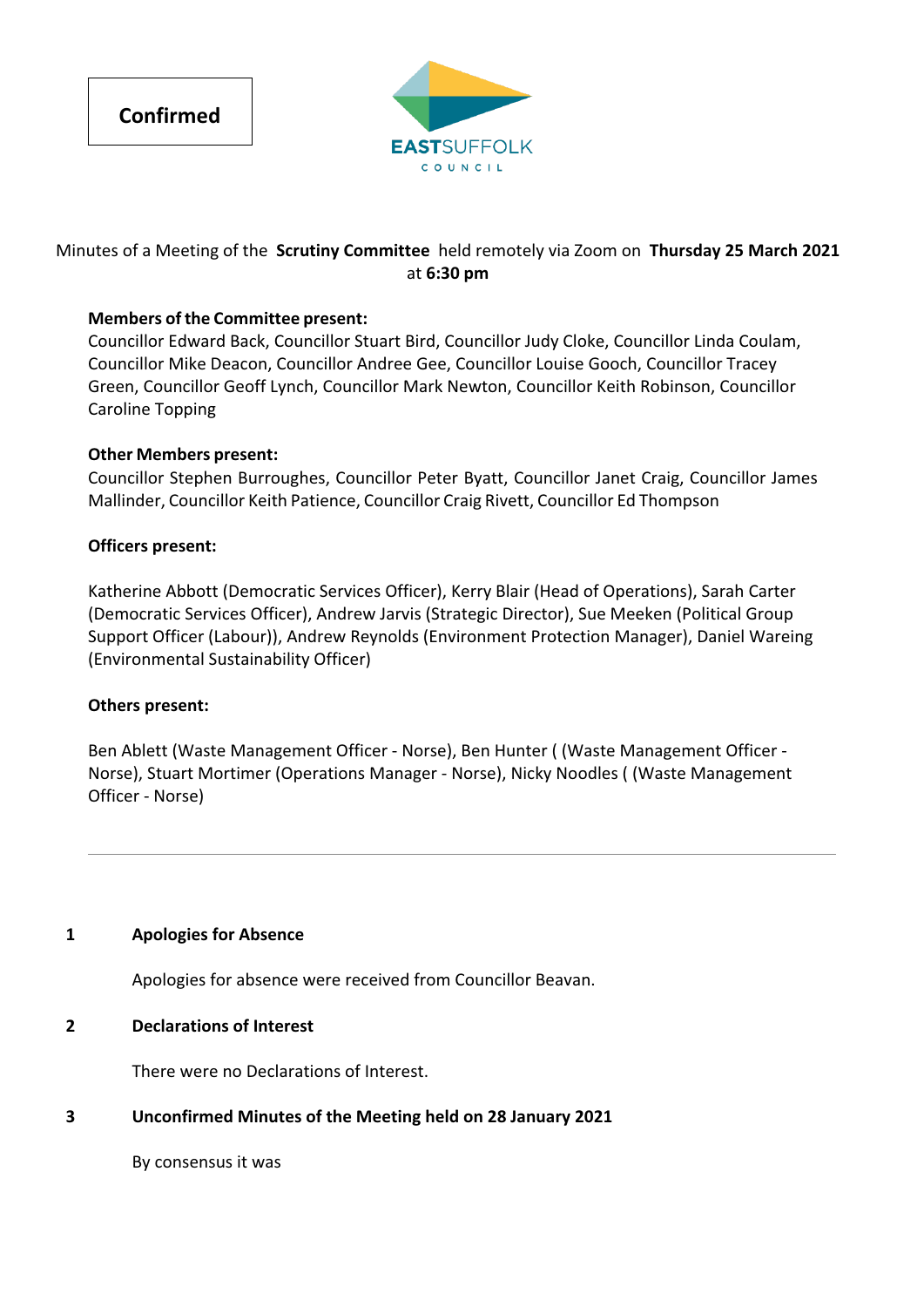### **RESOLVED**

That the Minutes of the Meeting held on 28 January 2021 be confirmed as a correct record and signed by the Chairman.

#### **4 Review of waste management (Part 1)**

The Scrutiny Committee report **ES/0712** which provided information on fly tipping, enforcement and the reporting of environmental crimes. The report was part one of a comprehensive review of aspects of waste management. The second part of the report would be received in June with reference to contamination, collection issues, littering and public realm.

The Cabinet Member for the Environment was invited to briefly introduce the report. He thanked the Committee for the opportunity to address it and welcomed the chance to have a constructive conversation into where improvement was possible and to identify where things were being done correctly. The Cabinet Member said that although he very much wanted to listen to the Committee's concerns and thoughts ‐ he hoped to approach the review as a think tank in order to have scrutiny help him to improve some of the on‐going issues. The Cabinet Member said that from reviewing the written questions submitted in advance it seemed that a briefing for Councillors would be useful and so this was being arranged and would cover reporting, statutory responsibilities, Council powers, and definitions. The Cabinet Member asked the Committee to remember that waste/ items on a piece of land, no matter how anti social, was not fly‐tipping if permission had been given ‐ although environmental protections would be a concern in such an instance. He added that fly‐tipping was classed as 'the illegal deposit of any waste onto land that does not have a licence or give permission'. Under that classification, the dumping of leaves in woodland was as illegal as more obvious items such as a mattress or builder's rubble. The Cabinet Member stated that, such was the extent of fly tipping, major organised crime gangs were often involved. In conclusion, he said that, according to Keep Britain Tidy -'Uncontrolled illegal waste disposal can be hazardous to the public, especially if it contains toxic material or asbestos. There could be a risk of damage to watercourses and soil quality from the dumped waste.'

The Head of Operations briefly highlighted the key points in the report, including operational partnerships and environmental agencies.

The Chairman invited questions.

Councillor Topping asked if the Pakefield recycling site would continue to operate an appointment system. It was acknowledged that this site was the responsibility of the county council, but the Cabinet Member advised that the Suffolk Waste Partnership had reviewed and improved the booking system. Councillor Topping also referred to large quantities of bags left in the doorways of charity shops and asked if there was anything the Council could do in this regard. The Head of Operations said that bags left on private land should be cleared by the land‐owner, in this example the charity shop, bags left on public land could be removed by the Council. A similar situation existed with the location of clothing banks, if on public land items not placed in the bank could be cleared by the Council, but if the bank was on private land it was only possible for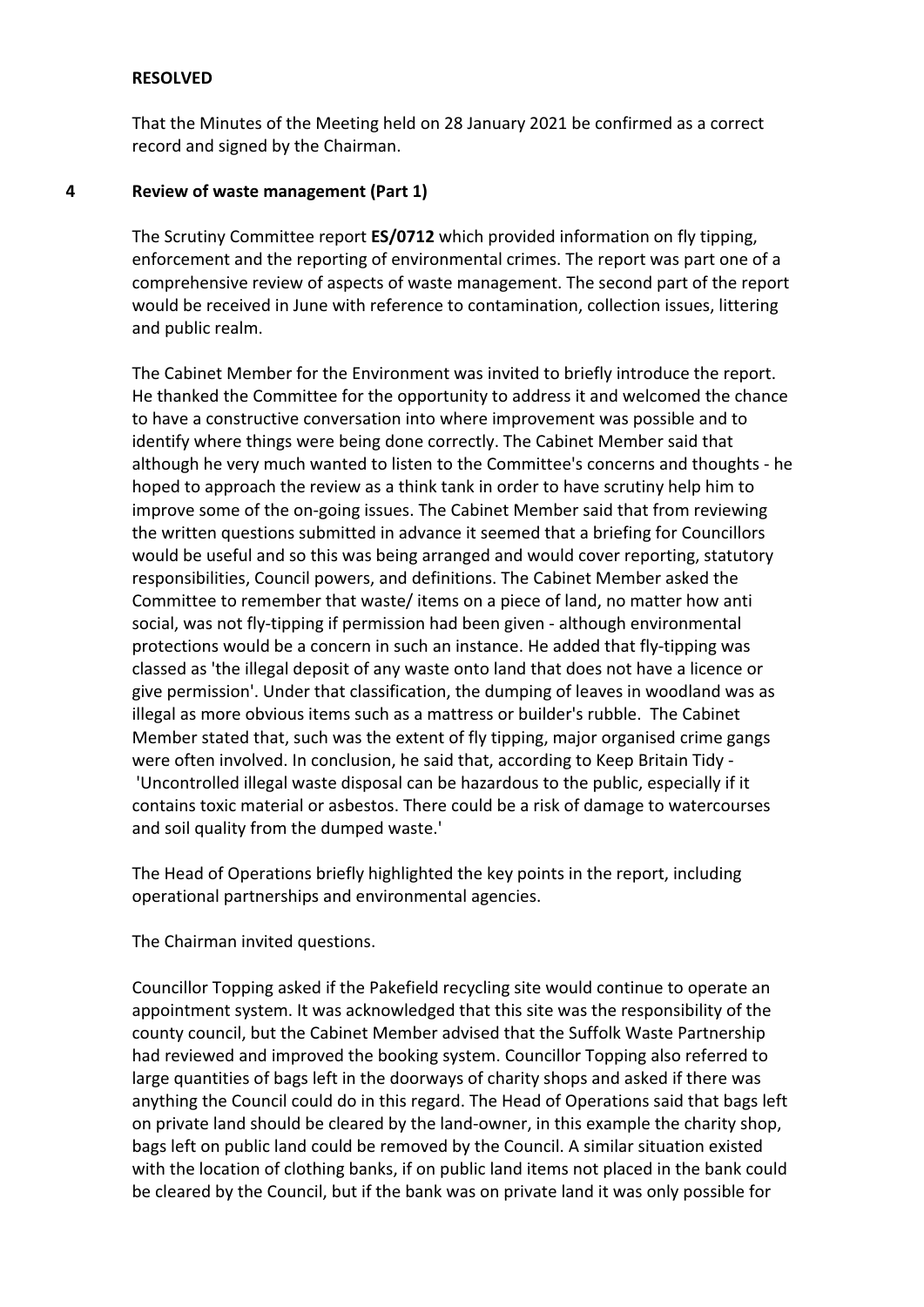the Council to investigate and, if sufficient evidence could be obtained, issue a fixed penalty notice.

Councillor Lynch asked why bins could not have QR codes (a two‐dimensional barcode which was readable by smartphones) on them so that members of the public could report them as full and to be more efficient in collections. The Head of Operations said that trial of bins which omitted an electronic signal when full had been undertaken, however, the results were inconclusive and the technology had not been completely reliable. The Council continued to investigate other options and their benefits. The Waste Management Officer (Norse) also referred to similar trials and said these were more beneficial in rural locations and did enable the collection service to be more efficient.

Councillor Deacon thanked the Cabinet Member and Officers for a very comprehensive report. He referred to an article about the approach of Northamptonshire to fly‐tipping where the county's police, fire and crime commissioner was covering the cost of having fly-tipping cleared from private land in two areas of the county on a trial basis. He asked if a similar scheme was possible in Suffolk. The Environmental Protection Manager said that many criminal offences were the responsibility of the local authority to investigate and enforce and that, in his opinion, fly‐tipping was not a police matter. Councillor Deacon stated that it would be helpful to be willing to explore a partnership approach, as Northamptonshire had, and that if their approach worked it was reasonable to assume it might in Suffolk. He added that fly‐tipping was a costly problem and a blight on the district, therefore, to ask if a partnership approach or special initiative was possible should not be so quickly dismissed.

Councillor Newton referred to personal experience of using the on‐line reporting form which had been responded to quickly. However, his experience of the 'My East Suffolk' portal had been less responsive and the option to use the system without registering had not been easily visible, he said. Councillor Newton added that the system also did not indicate if an issue had already been reported. The Cabinet Member with responsibility for Customers, ICT and Commercial Partnerships, present as a visiting member, confirmed that it was not necessary to register for an account to use the portal but he noted the comments and said he would see if there was a way to make this more explicit and clear. He also said he would look into the suggestion of a QR code with the digital team.

Councillor Gooch thanked the Cabinet Member and Officers for an excellent report. She said this review had originally been sought by the Waveney Overview and Scrutiny Committee in autumn 2018 but it had been delayed and deferred for various reasons; she welcomed the review now taking place. Councillor Gooch stated that, without in any way wishing to sound critical of the Council, the problems associated with fly‐ tipping were extensive and, with reference to the Cabinet Member's wish to have a think tank approach, said she welcomed the opportunity to identify solutions together. Councillor Gooch said she had raised the special initiatives on trial in Northamptonshire with the Police and Crime Commissioner (PCC) and he had mentioned a wider initiative; she asked if there was more information on this available. The Environmental Protection Officer said that, to date, the PCC had not indicated anything further on this initiative. He added that he represented the Council on the pan‐Suffolk Fly‐tipping Action Group which met to discuss waste enforcement, the Constabulary had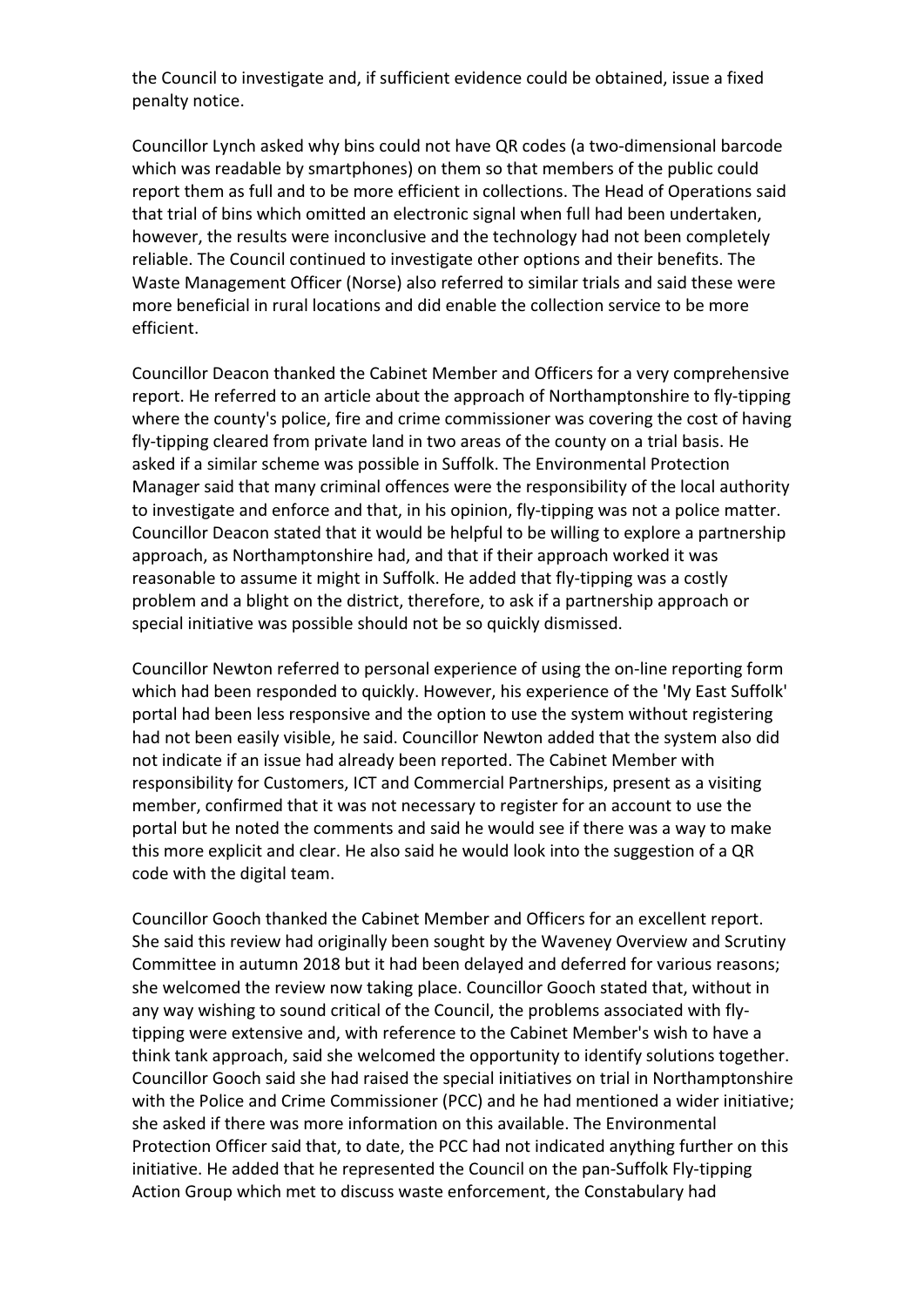previously attended the group but had advised it could no longer commit resources to its meetings. The Cabinet Member for the Environment said that there was scope to do collective work and that he would raise this proposal at the Suffolk Waste Partnership. Councillor Gooch referred to the elections to the County Council in May and suggested that it might be a prime opportunity to explore a pan‐Suffolk approach. Councillor Gooch also suggested that the Council might introduce a public education campaign on litter and fly-tipping including the increased use of fixed penalty notices. The Waste Management Officer (Norse) confirmed that whilst no education material was sent to those who received a fine nor information on the adverse impact of their action on the environment, the accompanying letter did explain the reason for the fine and included an ashtray. Councillor Gooch referred to the extent of littering along the highways and asked if there was a more proactive approach that could be taken within the district. The Operations Manager (Norse) said the removal of litter from verges required a rolling road‐block to be put in place in liaison with SCC Highways Department, these were scheduled events but had been impacted by the pandemic and also the snow earlier in the year, therefore the programme of work was a little behind schedule. The Strategic Director said that the removal of litter from highways was, unfortunately, almost an endless task but he praised the effective high‐level dialogue between local authorities in this regard. Councillor Gooch asked if there had been any monitoring of when the majority of littering occurred. The Operations Manager (Norse) said that this was largely dependant on the people who made the litter and no real monitoring was undertaken.

Councillor Back referred to a recent *Panorama* documentary which had highlighted several cases where people employed a contractor to dispose of their waste but said contractor did so illegally by fly‐tipping; he asked what documentation a legal, registered contractor should provide to give customers reassurance that their rubbish would be disposed of legally and appropriately. The Environmental Protection Officer said contractors required a licence from the Environment Agency and that without that licence the removal of waste was an offence. He briefly explained the system of tracking in place but said that funding, investment and the gathering of evidence was an issue. It was suggested by the Committee that the public needed to be better educated on how to find a legitimate licensed waste contractor and of the requirement to seek a waste transfer note.

Councillor Green asked if recycling centres had CCTV cameras to monitor those people who left items at the gates. The Cabinet Member said automatic number plate recognition (ANPR) technology had been put in place to capture the registration details of people illegally dumping items. Councillor Green asked if as a ward member she should approach a housing association or the Council to assist residents in social housing with the removal of bulky items of furniture. The Environmental Protection Officer said that this should be reported to the Council and, if necessary, it would speak with the landowner, in the case of social housing this being the housing association. Councillor Green asked if there was a schedule for the emptying of bins in laybys and, if so, when this was last reviewed, including the sufficiency of bins in lay‐bys. The Operations Manager (Norse) said the schedule for the emptying of bins in laybys had just been reviewed and it was felt the numbers were sufficient. It was agreed that the schedule would be shared with the Committee after the meeting. Councillor Green referred to the laybys close to the Port of Felixstowe and asked if there was anything that could be done to address the amount of rubbish left in these sites, including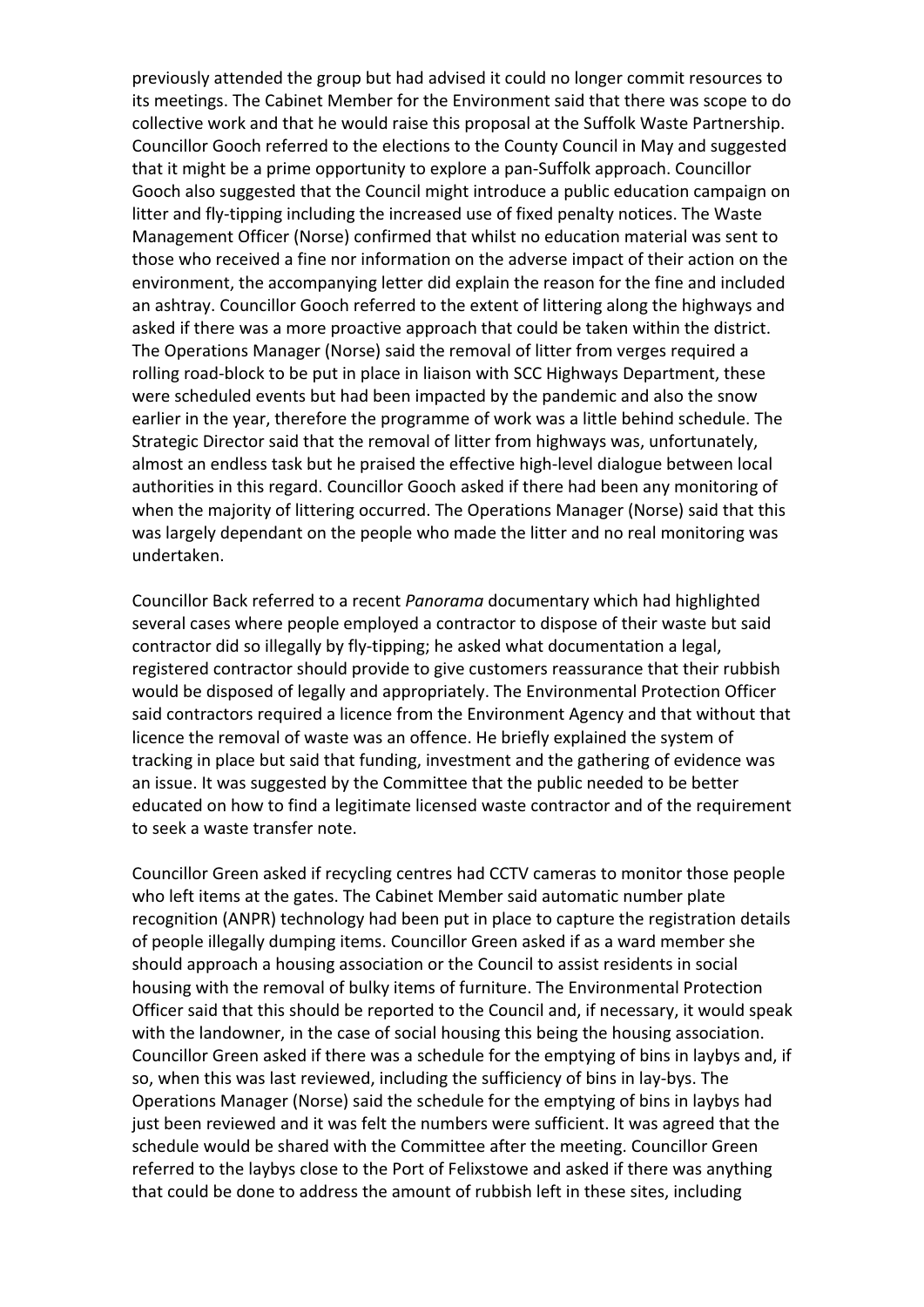bottles of urine etc. The Operations Manager (Norse) said that there was dialogue with the Port and the use of electronic signs on gantries to encourage responsible waste disposal were being considered. The Cabinet Member welcomed that suggestion and he also wondered if the Port could be encouraged to look at the facilities for drivers etc. Councillor Robinson said that there were already facilities for drivers at the Port. It was suggested that a possible recommendation arising from the review might be that bins be branded and feature clear contact information, that facilities for lorry drivers be sited outside the Port to minimise use of laybys and that the schedule for the emptying of bins in lay‐bys be further reviewed.

Councillor Gooch asked if litter bins in seaside locations were fit for purpose because of coastal winds and seagulls etc. The Cabinet Member said the Council worked with its seaside towns to make containers wind and seagull proof.

Councillor Coulam suggested there were insufficient bins for the collection of dog excrement and also that litter was often located outside of schools which might, she said, necessitate the education of children in this regard to be addressed. Councillor Mallinder said town and parish councils were encouraged to purchase additional dog bins and also reminded members that they could use their individual Enabling Communities Budget for this purpose. The Cabinet Member said there were education programmes in place using the plastic champions. However, he did agree that more could be done in this regard. It was noted that discussions were underway with SCC on a review of current resources for such education, to identify any gaps and future resource needs. The Committee was also informed that plastic pollution resources were available online to teachers and home educators.

Councillor Cloke referred to an initiative in Devon and Cornwall where no litter bins were provided to encourage people to take their waste home. The Head of Operations reminded the Committee that the second report, in June, would focus on littering.

The Chairman referred to the report which stated that 525 incidents of fly-tipping had been investigated, ten fixed penalty notices had been issued and no prosecutions had been pursued. He added that, having researched the success rate of prosecutions nationally, these were generally successful and asked whether the Council was being proactive enough in this regard. The Waste Management Officer said the issue was finding sufficient evidence to proceed to prosecution. He added that last year five interviews under caution (Police and Criminal Evidence Act) had been delayed by the pandemic but were now rescheduled for May and June 2021.

Councillor Gooch said other methods needed to be considered ‐ for example, requiring the registration number of purchasers of fast food to be stamped on packaging so that they can be identified if it is not disposed of properly. She asked if this could, perhaps, be included as a condition at the point of approving planning applications for such restaurants. The Environmental Protection Manager said environmental health was consulted on planning applications but were not asked to comment on the provision of litter bins. He suggested that the registration number on packaging would not identify the littering offender who might claim it blew out of the bin, for example, and therefore an illegal act could not be proven to the required standards of evidence to enable prosecution. Councillor Gooch asked if 'free' windows for the collection of large and bulky items could be available to encourage people to use this facility rather than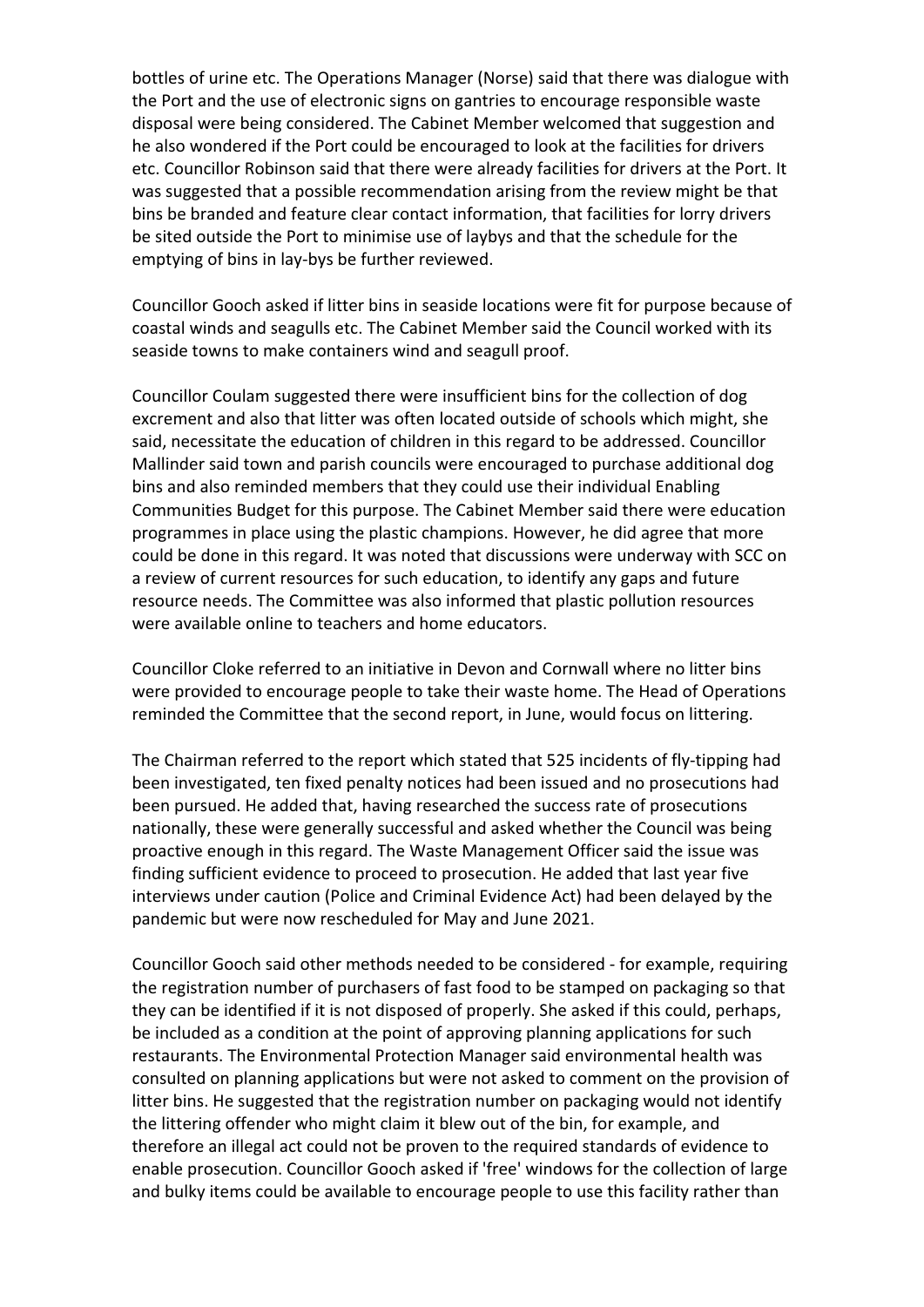fly‐tip. The Head of Operations replied that 'amnesties' had been used in the past, but they had proven to be difficult to apply fairly and could have perverse reactions in that people from far afield, outside of the district, abused the facility meant for local people. The Cabinet Member said that people needed to be encouraged to take responsibility for their items and their appropriate disposal.

Councillor Coulam referred to the current charge for the collection and removal of three bulky items (she quoted £45) and said that this was too high. The Cabinet Member said that other means of disposal were available including donation to charity organisations, selling the items etc. but did require some effort on behalf of the resident to research and arrange.

There being no matters raised for debate, the Chairman concluded the item by reminding the Committee that it would receive the second part of the review at its meeting in June 2021 and at that point it would be asked to formulate its recommendations to Cabinet, as considered necessary.

The Chairman thanked the Officers for their contribution to the meeting.

#### **5 Cabinet Member's update**

The Chairman invited Councillor Mallinder to provide his portfolio update in his role as the Cabinet Member for The Environment. In summary, Councillor Mallinder updated the Committee on the Council's work on the conservation of open spaces; the meeting of climate ambitions; the transformation of waste collection; the increasing of recycling; the reduction of carbon emissions; and, environmental protection.

The Chairman invited questions.

Councillor Topping commented positively on Councillor Mallinder's enthusiasm, energy and passion for the work of his portfolio. She asked if there was a specific reason he had been appointed to his portfolio and if there was some past experience he brought to the role. Councillor Mallinder thanked Councillor Topping for her kind words ‐ he said he put so much energy into the role because it was so obviously the right thing to do. He said he endeavoured to engage and work collaboratively in what he described as a fantastic role that he genuinely enjoyed doing.

Councillor Deacon also praised Councillor Mallinder's passion and enthusiasm for his portfolio; he asked what Councillor Mallinder hoped would be in his greatest achievement in the role. Councillor Mallinder replied that the *Pardon the Weeds, We are Feeding the Bees* initiative had real traction and had positively engaged and educated people.

Councillor Gooch welcomed Councillor Mallinder's collaborative approach and praised his inclusion of her, as Shadow Cabinet Member, on new initiatives. She also referred to the work of the cross‐party Environment Task Group which she said was a tribute to Councillor Mallinder's steer to the work of the portfolio. Councillor Gooch asked if the produce served in the café at the Council's Riverside offices was monitored for its carbon footprint. Councillor Mallinder said that the Council did try to monitor the source and to show a local lead on this matter. He referred to the need for a national